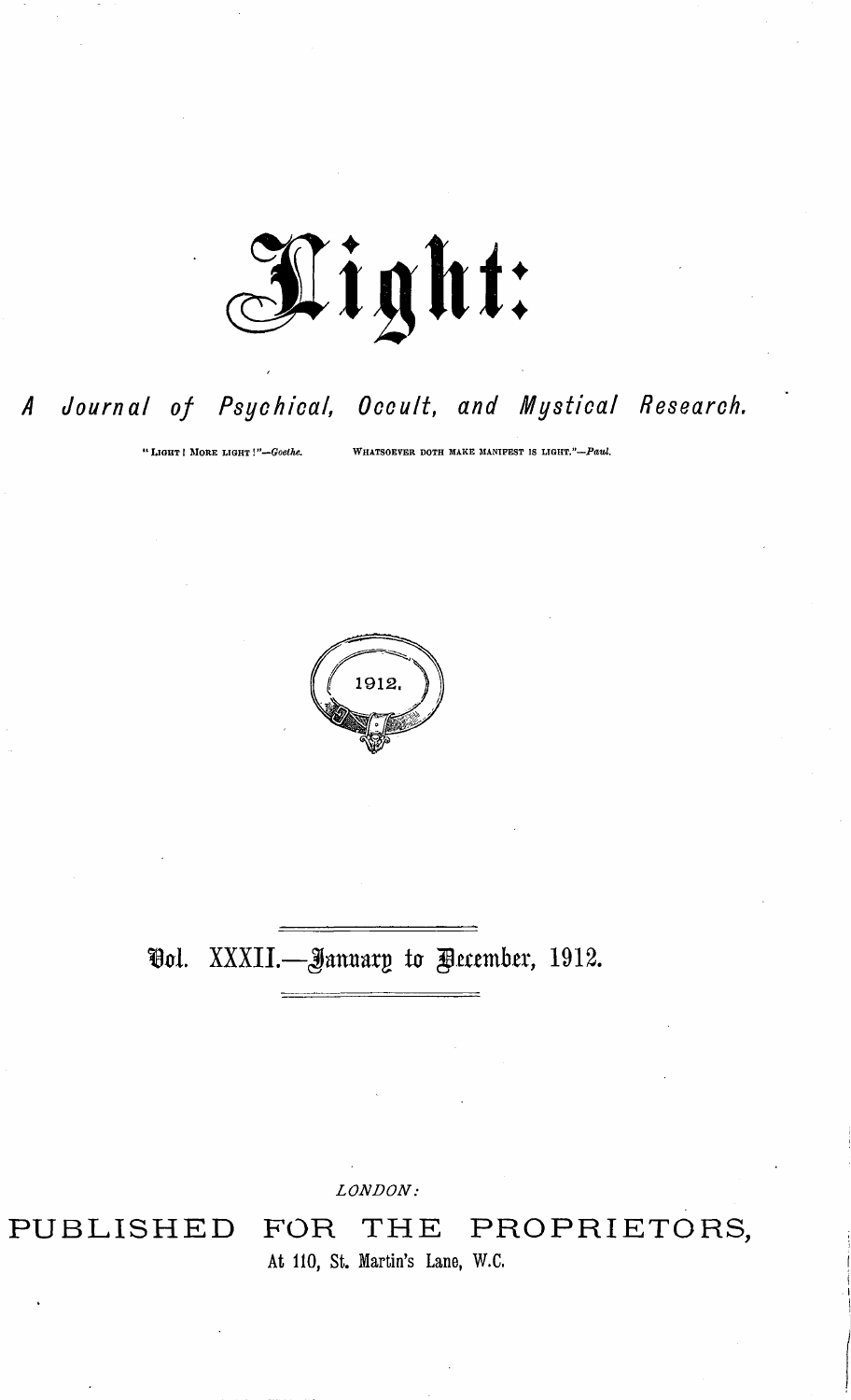**LONDON : THE FKIA.BS POINTING ASSOCIATION, LIMITED, 26A, TUDOB STBEET, -E.0.**

زبيد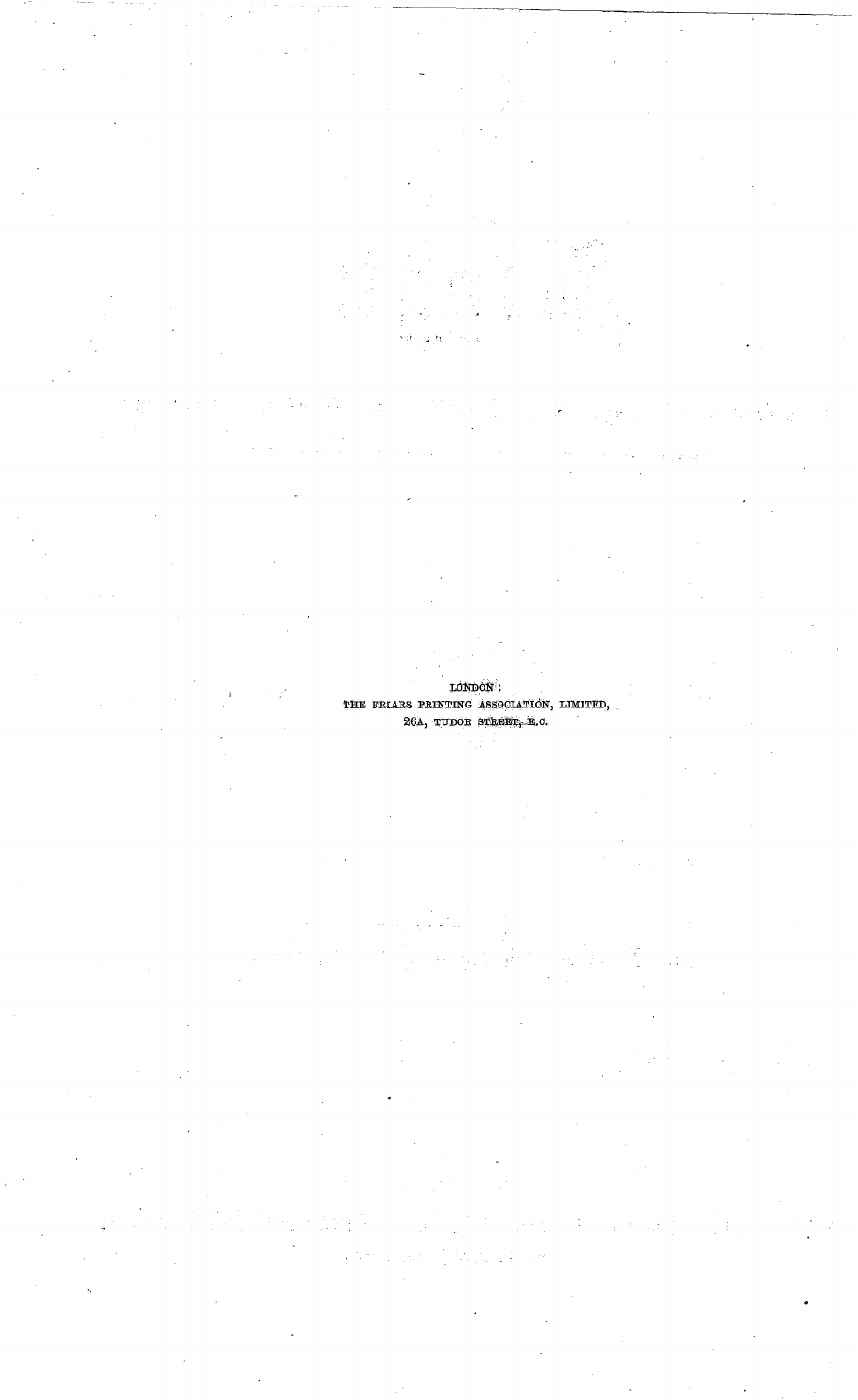## INDEX

A **dams, Sarah Flower, 336 Advice of Spirits, Taking the, 395** After-Death Experiences, 166<br>After-Life, The, 329, 345<br>Agreement to Appear after Death, 203<br>Alchemist, Old, Communications from, 237<br>All-Inclusive Spiritualism. Paper by Mrs.Richmond, 352, 363<br>All Souls' Day, 549<br>Anderson, Sir R., and Spiritualism, 59<br>'And the Door was Shut,' 149<br>Animal Survival, 383<br>Anti-Spiritualistic Theories Explained, 307, 314, 326 **Application of Spiritualism, 415 Art and Symbolism, 393 As the Spirit Giveth Utterance, 533 Automatic Writing, 22**

Bailey Séances in Melbourne, 545<br>Basis of Unity in New Schools of Thought. 459<br>Basis of Unity in New Schools of Thought. Address by Mrs. Seaton, 535<br>Bates, Miss E. K., on Stead Messages, 515 Benares, Extraordinary Scene at, 105<br>Benson, Monsignor, 185, 275, 460, 469, 491<br>Bergson and Spiritualism, 524<br>Besant, Mrs., Lectures and Articles, 132, 144, 173,<br>308, 526 **Bible-believers and Spiritualism, 571 Bonnot, Dream of Death of, 225 Bournemouth, Physical Phenomena at, 527** Boy Sees Spirit-Brother, 452<br>Bozzano, Signor, 307, 314<br>Bright, Mrs. Annie, Stead Messages, 290, 400<br>Bright, Mrs. Annie, Stead Messages, 290, 400<br>'British Weekly' and Spiritualism, 164, 173<br>Brown, Mrs. S. B., Presentation t

Compenser, Dr. Esklin, 280<br>Carrington, H., and the Bangs Sisters, 598<br>Character Reading and Mediumship, 85, 60<br>Charic's 'Experiences, 275, 297, 298<br>Cheiro's 'Experiences, 275, 297, 298<br>Cheiro' on Suppression of Palmists, 4 **adwallader, Mrs. M. E., Greeting from, 364 Child Artist, 617 Chinese Occult Practices, 484** Christmas, Dr. Peebles on, 51, 605<br>Church Congress and Miracles, 503<br>"Church Times ' on Spiritualism, 466<br>Cinemas and Spiritual Progress, 574 Clairvoyante, Hungarian, 100<br>Clifford, Dr., on Mr. Stead, 207<br>Coincidences, Numbers, 123<br>Cold, How not to Take, 563<br>Collins, Mabel, and Truth, 130, 143, 156<br>Colour Seen by Blind Musician, 509<br>Colville, Mr., Tribute to Mr. Conjurers and Spiritualism, 303, 323<br>
Constrousnes, Higher, 331<br>
Constrainty<br>
Constrainty<br>
Arundel, A., 271<br>
Arundel, A., 273<br>
Barrett, Sir W. F., 459, 501<br>
Dates, Miss E. K., 515<br>
Constable F. C., 123<br>
Constraint, B. W.

Taylor, Minna, 392<br>Teilow, J. Bronterre, 17, 344, 351<br>Tully, Gerald, 405<br>Tully, Gerald, 405<br>Whiting, Lilian, 377<br>Whitley, L. V. H., 39, 88, 99, 164, 476, 502, 525, 543 **Corson's, Professor, Spirit Messages, 184 Cure, Remarkable, 464 Curious Law Case at Denver, 893**

**Dearmer, Dr. Percy, on Spiritual Communion, 182**<br>Death and the Bird, 20<br>Death a 'Moving Time,' 197<br>Death a 'Moving Time,' 197<br>Death and Survival, 446, 465<br>Death, Philosophy of, 500 Deaths, Four Million Unnecessary, 280<br>
'Delhi,' Loss of, Foreseon Clairvoyantly, 177<br>
Demnark, King of, Death Predicted, 358<br>
D'Espérance, Mme., Letter from, 405<br>
D'Espérance, Mme., Letter from, 405<br>
Dickens, Charles, 82,

**Franch** Spiritualism at, 528<br>Eddy, Mrs., a Medium? 451, 490, 587, 619<br>Edinburgh, Spiritualism in, 300<br>Evidence, A Question of, 41, 59, 71, 72<br>Eugenics, Dr. A. R. Wallace on, 392 Evil, Problem of, 332, 339<br>Experiences of Psychic Phenomena. Address by<br>'Cheiro,' 211, 223<br>Eyes for the Blind, 305

**TTlact or Fiction, 533 -T Fakir Tricks, 297, 298,322, 323, 347 Fenelon a Spiritualist, 450** Fiocca-Novi's, Dr., Explanation of Spiritualism,<br>B40, 356<br>Fire Ordeal, 37, 81, 83, 100<br>Flame, Mysterious, 168, 190<br>Flammarion on Peace and the Soul, 29 Flournoy, Bozzano's Reply to, 161<br>
Foreign Journals, 57, 69, 81, 100, 136, 137, 141, 152,<br>
173, 221, 237, 293, 321, 365, 377, 413, 437, 460, 548, 593<br>
Fortune-Telling in the West End, 393, 407, 446, 461,<br>  $437$ , 460, 562<br> German Empire Prophesied, 69, 95<br>
Ghost Stories, 21, 124<br>
Ghost Stories, 101, 111<br>
Gift of Tongues. By Mr. Jas. Robertson, 511<br>
Gift of Tongues. By Mr. Jas. Robertson, 511<br>
Gilmyse Behind the Veil, 158, 202 God is Spirit, 316<br>Gordon Manifests to Stead, 327<br>Grast Problems in the Light of Spiritualism<br>Address by Mr. E. Wake Cook, 583, 591, 607

**Harper, Miss, on Mrs. Wriedt, 443, 49**<br>Hauntied House, Prayers in, 58<br>Haunting but not Evil Spirit, 124<br>Hauntings at D—— House, 603<br>Healing, Spirit, 22, 101, 408, 504<br>Health and Wealth, 520<br>Heaven of Rest, 105 **Hell, 165, 274, 389, 537 Herrick's, Rev. T, S., Account of Vision, 453 Home Circle, Phenomena at, 388 Hopcroft, Mr. J., and the Fire Test, 100 Hopkins, Miss, and Mr. Stead, 877 How Impossible becomes Possible, 104 Hyslop, Dr., 95, 209, 341, 453, 468 Human Emanations, Experiments, 579, 609**

I deals, Spiritualist's, 434<br>
I Idmination, 544<br>
Ilumination, 544<br>
Immortality for All, 45<br>
Immortality, Rev. C. Voysey on, 111<br>
Inge, Dean, and St. Paul, 94<br>
Insanity, Potent Cause of, 431<br>
International Congress of Psych **Ireland, Spiritualism and Theosophy in, 640 « Isaacs, Mr.,' Original of, 321 Isabelle de Parme, Story of, 100**

James, Professor Wm., Communicates, 316, 343<br>
'J. B.' on the Life Beyond, 261<br>
Joan of Arc, Message from, 129<br>
'John King' Identified, 311<br>
Julia Bureau, a Suggestion, 407<br>
Julia Bureau in Paris, 152, 484<br>
'Justice' on the

Kardec, Allan, on Spiritualism, 129<br>Karma, and Unnecessary Deaths, 280<br>Kennedy's, Rev. R., Spiritualistic Thoughts, 36 **Kerin, Dorothy, Case of, 292 Knaggs, Dr., on Mental Healing, 122**

L **abouchere's Ghost Story, 101 Lazenby, Mr., on Life after Death, 347, 384** Leading Articles— Alliance, The, and its Work, 114<br>Another Summer, 474<br>Arother Summer, 474<br>Arother Summer, 474<br>Bane and Antidote, 126. Blind Alley, 138<br>Christinas Ghosts, 606<br>Dess Nature Sympachies ? 595<br>Dess Nature Sympachies ? 595<br>Envy, H **Levitation of Law Books, 671, 581 Life Beyond Death, 261 <sup>1</sup> Life Everlasting,' Mrs. Seaton on, 230 Life Hereafter, 20 Life Within and Without the Veil, 476, 502, 625, 543, 586, 604 Life's Danger Time, 95 London Ghosts, 111** London Spiritualist Alliance— Address by Mr. W. Appleyard, 139, 151, 163<br>
Address by Sir Wm. Barrett, FR.S., 175, 203<br>
Address by Sir Wm. Barrett, FR.S., 175, 203<br>
Address by Rev. A. Chambers, 559<br>
Address by Nr. E. Wake Cook, 583, 591, 607<br>
Address b **London Spiritualist Temple, 503 Love and Death, Edward Carpenter on, 154 Love and Life, 245 Love, Divine Nature of, 562** Lowerison, Harry, on 'If a Man Die,' 499<br>Lucy's, Sir Henry, Story, 383<br>Lyceum Union Annual Conference, 248<br>Lying (?) Spirits, 77